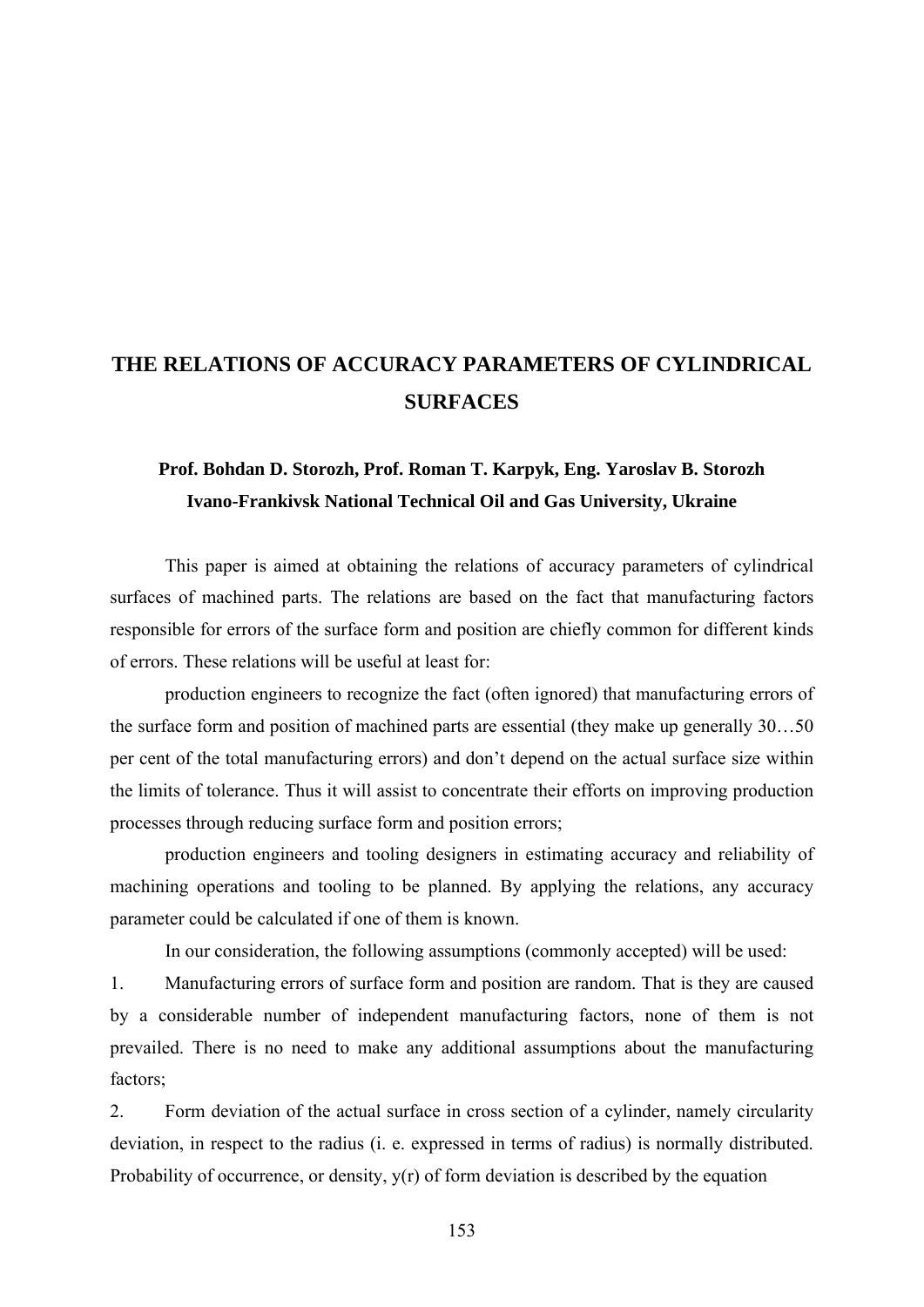$$
y(r) = \frac{1}{\sigma\sqrt{2\pi}}e^{-\frac{r^2}{2\sigma^2}},
$$
\n(1)

where r is a random value of the form deviation,

 $\sigma$  is a standard deviation.

the practical range of a deviation scatter that includes 99.73 per cent of all possible deviations, or an error of the surface form  $\mathcal{E}_{fR}$  expressed in terms of radius, is

$$
\varepsilon_{fR} = 6\sigma \tag{2}
$$

3. Form deviation of a cylinder in terms of radius may be presented by the equation (1)

$$
\varepsilon_{\text{fR}} = k_{\text{R}} \cdot \varepsilon \tag{3}
$$

where  $\mathcal E$  is the total manufacturing error of the cylinder diameter,

 $k_R$  could be called a coefficient of form accuracy in terms of radius. National standard GOST 24643-81 assumes three levels of relative geometrical accuracy: A, B, and C. For these levels  $k_R$  equals 0.30, 0.20 and 0.12 respectively.

**Form accuracy in terms of radius and diameter.** There are practical advantages of presenting form deviation in terms of diameter ( $\epsilon_f$ ), not radius ( $\epsilon_R$ ). Thus let us consider a random cross section of a cylinder and find out a relation between  $\mathcal{E}_f$  and  $\mathcal{E}_{fR}$ .

It is clear that the circularity deviation in respect to the diameter includes two random and independent form deviations in terms of radius. Since distribution of a sum of two magnitudes with a Gaussian distribution is a Gaussian one then the practical range of scatter for the deviation in terms of diameter is

$$
\varepsilon_f = K \sqrt{\varepsilon_{fR}^2 + \varepsilon_{fR}^2} = \sqrt{2} K \cdot \varepsilon_{fR} , \qquad (4)
$$

where K is a coefficient of a relative distribution. Using K enables to increase the reliability of calculations when actual distributions differ from the Gaussian ones. K does not exceed 1.2 for distributions close to normal [2].

If we substitute  $(3)$  and accepted value of K in  $(4)$  we obtain

$$
\varepsilon_f = 1.7k_R \cdot \varepsilon \tag{5}
$$

where 1.7 $k_R$  may be denoted as  $k_1$  and called a coefficient of relative form accuracy. For the levels of relative geometric accuracy A, B, and C,  $k_1$  equals 0.51, 0.34, and 0.20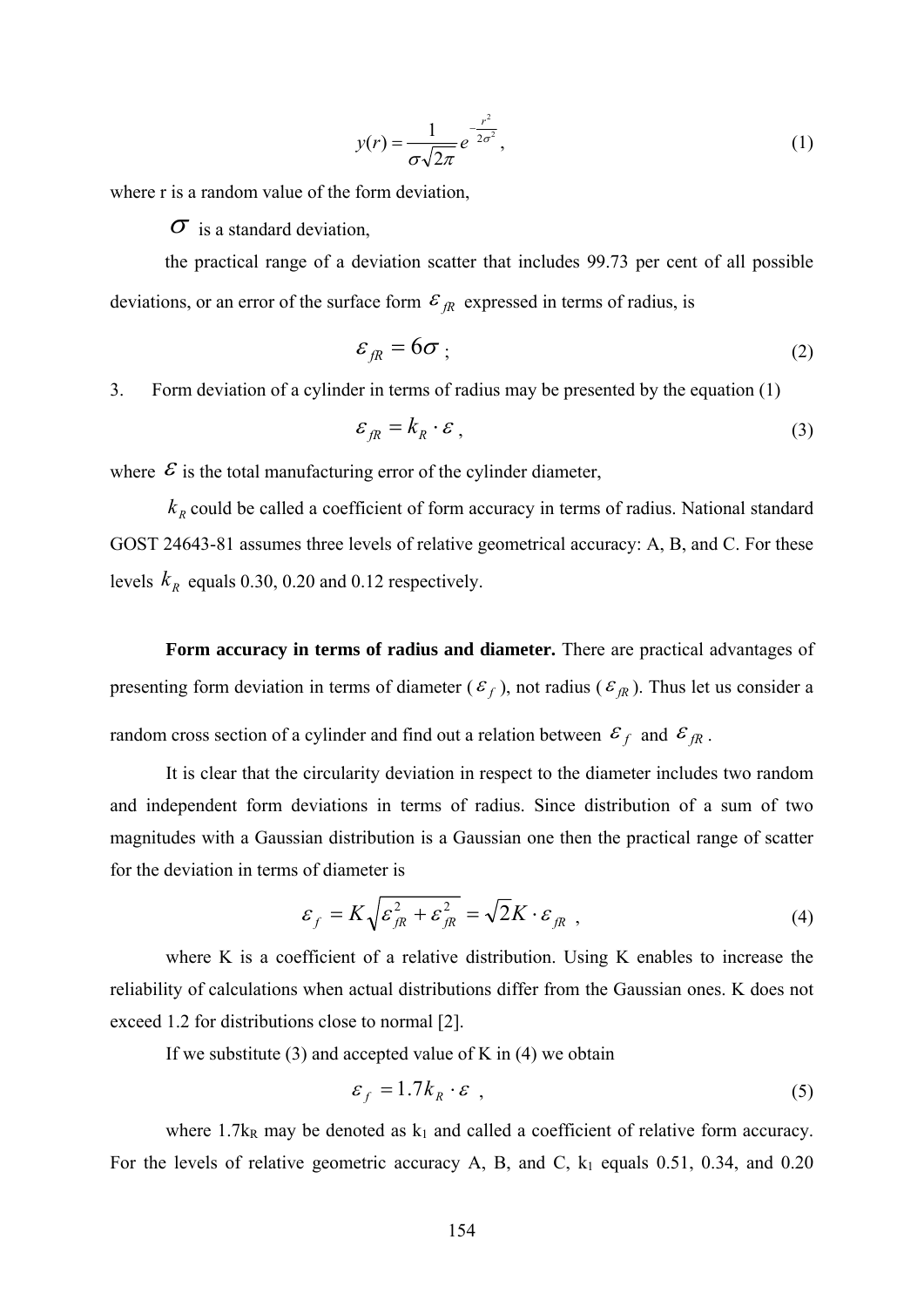respectively. After rounding these values of  $k_1$  to the nearest numbers of the row of prevalent numbers R 10/2, we obtain a row for  $k_1$ : 0.50, 0.30, and 0.20 (see table 1).

The relations of form accuracy in terms of radius and diameter have been received in respect to a cross section of a cylinder and its form error – a circularity deviation. A profile deviation of a longitudinal section of a cylinder can be considered as the result of a random occurrence of a circularity deviation in its random position along the cylinder axis. Consequently, the relation (5) can be foundly extended to longitudinal profile deviation of a cylinder and its cylindricity deviation as a whole. Thus, relative accuracy level of cylindricity as well as circularity and longitudinal profile of a cylinder can be characterized by  $k_1$ , but straightness – by  $k_R$ .

Note that the presented approach is sufficiently true for relatively short cylinders with  $L/D < 2$  when systematically acting manufacturing factors (e. g. machine tool accuracy, cutting tool wear and thermal deformation, etc) are not essential. For long cylinders  $(L/D =$ 2…10), systematically acting manufacturing factors are prevailing and cause decreasing form accuracy by 1…2 degrees [2].

| Accuracy parameters and coefficients                                                                                                                                                        | Coefficients $(k)$ for the levels of relative |      |      |
|---------------------------------------------------------------------------------------------------------------------------------------------------------------------------------------------|-----------------------------------------------|------|------|
|                                                                                                                                                                                             | accuracy:                                     |      |      |
|                                                                                                                                                                                             | A                                             | B    |      |
| Form accuracy in terms of radius, $k_R = \frac{\varepsilon_{fR}}{2}$                                                                                                                        | 0.30                                          | 0.20 | 0.12 |
| Form accuracy in terms of diameter and radial run-out,<br>$k_1 = \frac{\varepsilon_f}{\varepsilon} = \frac{\varepsilon_{\uparrow}}{\varepsilon}$ , $\varepsilon_f = \varepsilon_{\uparrow}$ | 0.50                                          | 0.30 | 0.20 |
| Cylinder axis deviation, $k_2 = \frac{\varepsilon_{\Delta}}{\varepsilon}$ , $k_2 = 0.5k$ ,                                                                                                  | 0.25                                          | 0.16 | 0.10 |
| Coaxiality deviation for cylinders machined at a<br>single location, $k_3 = \frac{\varepsilon_{\Delta}}{s}$ , $k_3 = k_R$                                                                   | 0.30                                          | 0.20 | 0.12 |

Table 1. The levels and coefficients of relative geometrical accuracy of cylindrical surfaces

**Axis deviation**. Let us examine fig.1. It shows that random and independent form deviations on the opposite ends of the diameter cause the axis deviation of a cylinder with respect to its nominal position. A random axis deviation  $\Delta$  in terms of diameter equals double deviation  $\Delta_R$  in terms of radius and depends on form deviations  $r_1$  and  $r_2$ 

$$
\Delta = 2\Delta_R = |r_1 - r_2|
$$

or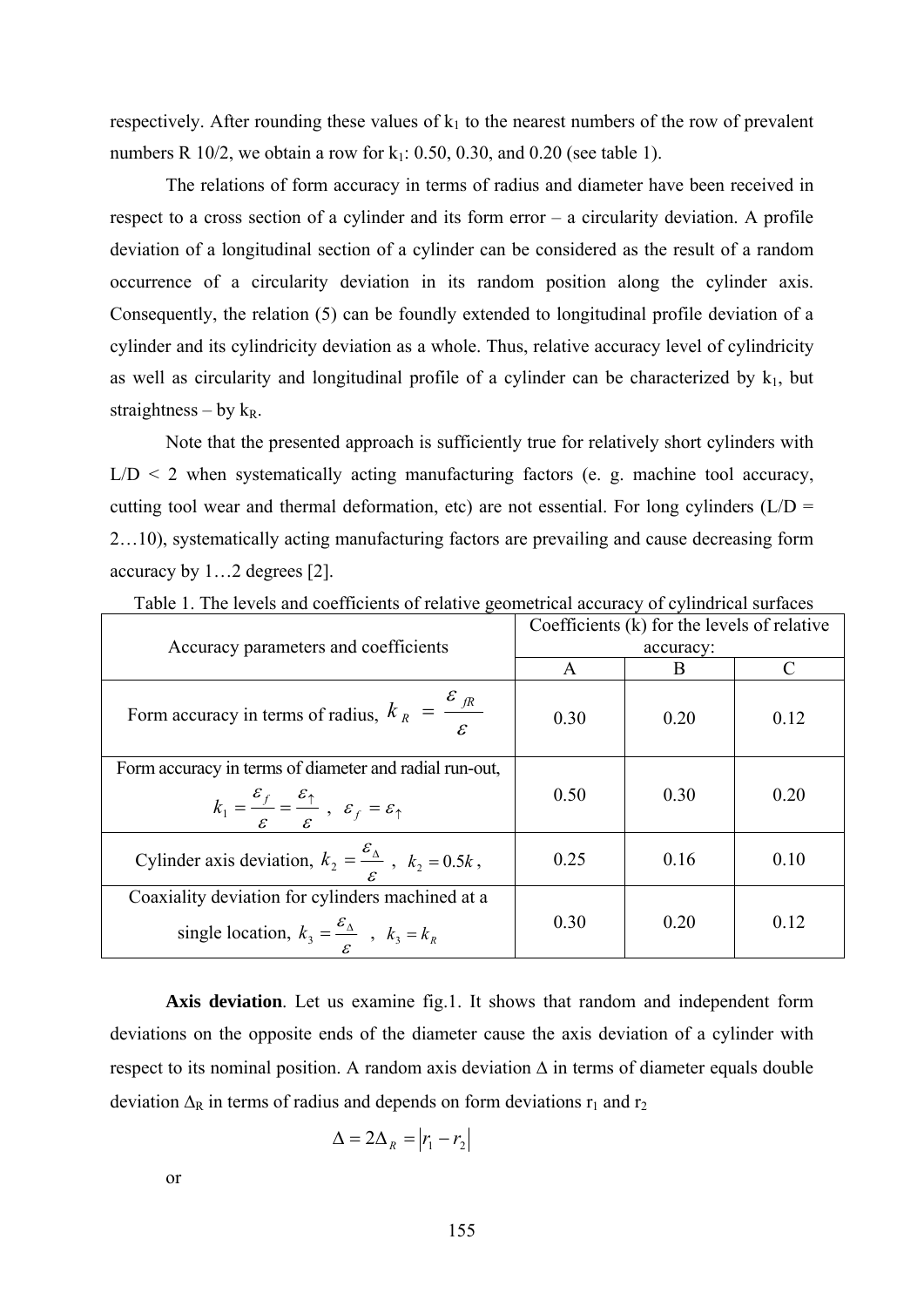$$
\Delta = \begin{cases} r_1 - r_2 & \text{if } r_1 > r_2 \\ r_2 - r_1 & \text{if } r_2 > r_1 \\ 0 & \text{if } r_1 = r_2 \end{cases}
$$
 (6)

For such a model, the probability density  $y(\Delta)$  of the axis deviation  $\Delta$  is equal to the product of the probability of occurrence r and  $(r\pm\Delta)$  along the whole range of r scatter. Thus,

$$
y(\Delta) = \int_{-\infty}^{+\infty} y(r)(y(r+\Delta) + y(r-\Delta))dr.
$$
 (7)

Using (1) we receive

$$
y(\Delta) = \frac{1}{2\pi\sigma^2} \int_{-\infty}^{+\infty} e^{-\frac{r^2}{2\sigma^2}} (e^{-\frac{(r+\Delta)^2}{2\sigma^2}} + e^{-\frac{(r-\Delta)^2}{2\sigma^2}}) dr.
$$
 (8)



Figure 1. Illustrating the cylinder axis deviation:

After integrating (8) over r, we obtain the distribution function (or density) of  $\Delta$ 

$$
y(\Delta) = \frac{1}{\sigma \sqrt{\pi}} e^{-\frac{\Delta^2}{4\sigma^2}}, \qquad (9)
$$

where axis deviation  $\Delta \geq 0$ .

1 – a cross section of a cylinder with true form and nominal position; 2 - a random diameter direction in cross section 1; 3 - a nominal axis position of the cylinder; 4 and 5 distribution plots of the form error  $\varepsilon_{fR}$  in terms of radius; 6 and 7 - random form deviations; 8 - an offset axis of the cylinder (symmetrically positioned to points 6 and 7).

Distribution function (9) has following characteristics:

- the average value  $M(\Delta)$  of the axis deviation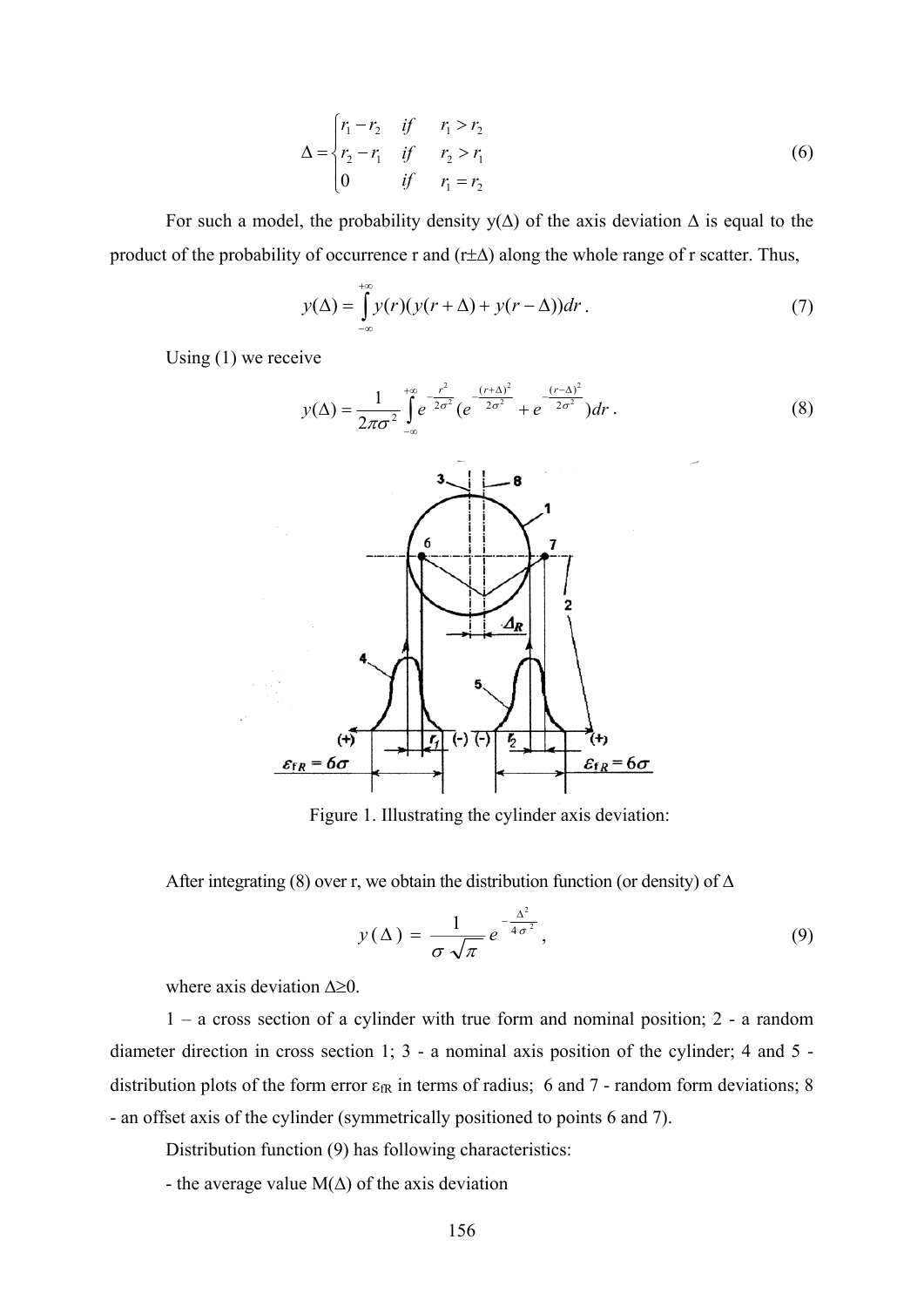$$
M(\Delta) = \int_{0}^{+\infty} \Delta \cdot y(\Delta) \cdot d\Delta = \frac{1}{\sigma \sqrt{\pi}} \int_{0}^{+\infty} \Delta \cdot e^{-\frac{\Delta^2}{4\sigma^2}} d\Delta = \frac{2\sigma}{\sqrt{\pi}} = 1.1284 \sigma,
$$
 (10)

- the dispersion  $D(\Delta)$ 

$$
D(\Delta) = \int_{0}^{+\infty} (\Delta - M(\Delta))^{2} \cdot y(\Delta) \cdot d(\Delta) = 2\sigma^{2} \left(1 - \frac{2}{\pi}\right) = 0.7268 \sigma^{2},
$$
 (11)

- the standard deviation  $\sigma(\Delta)$ 

$$
\sigma(\Delta) = \sqrt{D(\Delta)} = \sigma \sqrt{2\left(1 - \frac{2}{\pi}\right)} = 0.8525\sigma,
$$
\n(12)

- the practical axis deviation scatter  $\varepsilon_{\Delta}$  including 99.73 per cent of all possible deviations

$$
\varepsilon_{\Lambda} = 4.256\sigma \tag{13}
$$

The diagram of the cylinder axis deviation (9) in normalized form (with  $\delta = \Delta/\sigma$ ) is shown in fig.2.



Figure 2. The distribution of the cylinder axis deviation.

By using the coefficient K (equals 1.2) and equations (2) and (3), we convert (13) into the following form

$$
\varepsilon_{\Delta} = 1.2 \frac{4.25}{6} k_R \cdot \varepsilon = 0.85 k_R \cdot \varepsilon , \qquad (14)
$$

where  $0.85k_R$  may be denoted by  $k_2$  and called the coefficient of relative cylinder axis deviation. For the levels A, B, and C of relative geometric accuracy,  $k_2$  is equal to 0.25, 0.17, and 0.10 respectively. After rounding these values to the nearest numbers of the row of prevalent numbers R5, we get a number row for  $k_1$ : 0.25, 0.16, and 0.10.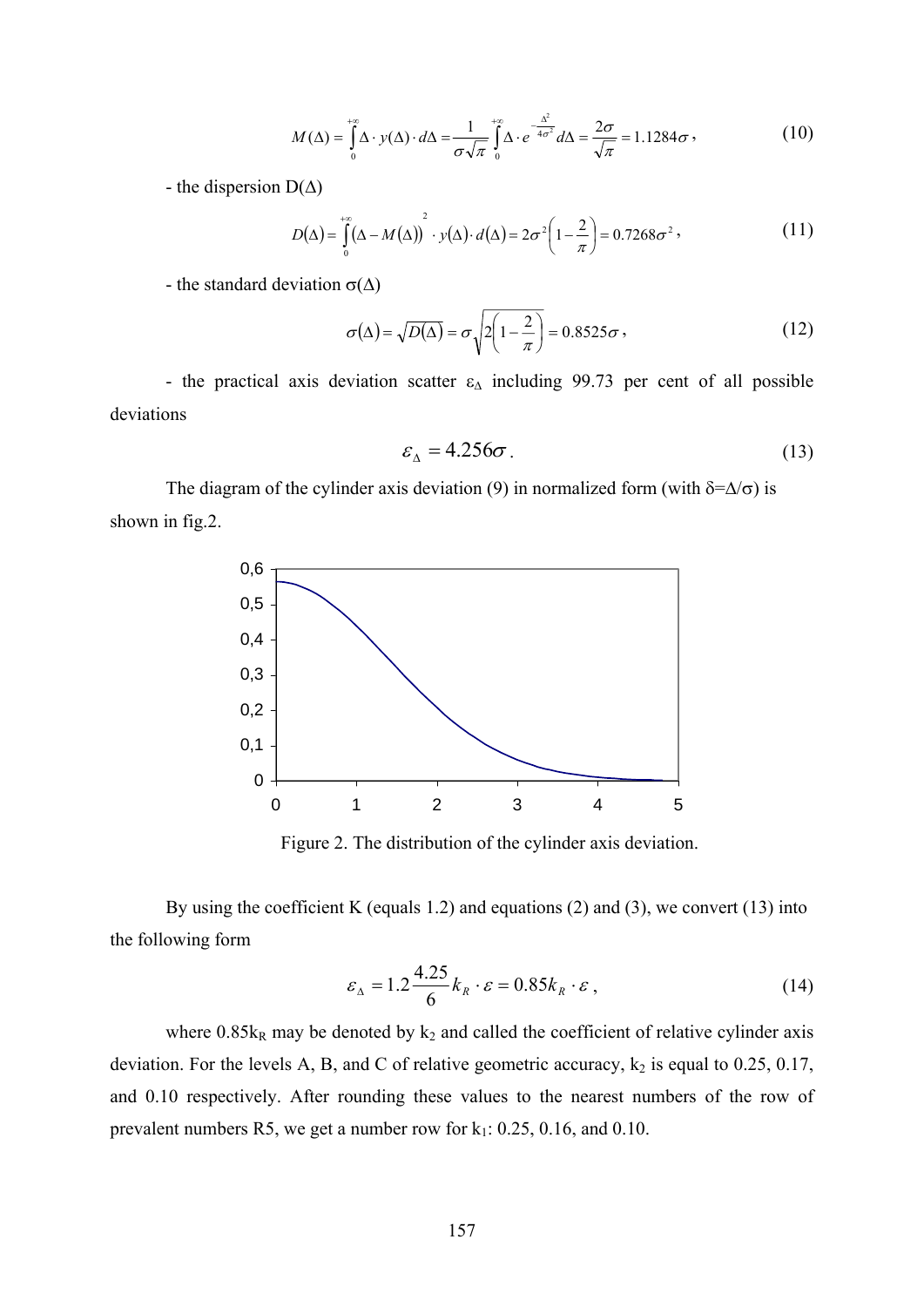It is necessary to note that a cylinder axis deviation can appear after infeed grinding or turning of a workpiece. After traverse cutting, a cylinder axis deviation takes place in any cross section along the cylinder axis. But these deviations are random in their angular position. Thus, the resulting deviation should be equal to zero. Nevertheless in this case a straightness deviation of the cylinder axis appears. It is easy to show that its value can be described by  $k_2$  as well.

**Coaxiality**. A coaxiality deviation Z of two cylindrical surfaces machined at a single location (without a location error) can be considered as the result of two random cylinder axis deviations  $\Delta_1$  and  $\Delta_2$  with random angle  $\varphi$  between them shown in fig.3.



$$
Z = \sqrt{\Delta_1^2 + \Delta_2^2 - 2\Delta_1\Delta_2 \cos\varphi}
$$

$$
y(Z) = \int_{S(\Delta_1, \Delta_2, \varphi)} y(\Delta_1, \Delta_2, \varphi, Z) dS
$$

Figure 3. Illustrating the coaxiality deviation Z: 0 – true position of two cylinder axes.

This coaxiality deviation changes from zero (when the two cylinder axis deviations are equal ( $\Delta_1 = \Delta_2$ ) and coincide in direction ( $\varphi = 0$ )) up to the sum of the two deviations (when their directions are opposite -  $\varphi = \pi$ ). Using numerical methods, we found out that the distribution function of the coaxiality deviation can be described by the equation of the following kind

$$
y(Z) = a \cdot Z^b \cdot e^{-cZ^d} \tag{15}
$$

The plot of the distribution function  $y(Z)$  in the normalized form (when  $\sigma = 1$ ) is displayed in fig.4. In this case equation (15) gets the following form

$$
y(Z) = 0.592 \cdot Z^{0.7085} \cdot e^{-0.374 Z^{1623}}.
$$
\n(16)

The main features of the distribution are:

- the average value of the coaxiality deviation  $M(Z) = 1.80$ ;
- the standard deviation  $\sigma(Z) = 2.18$ ;
- the practical coaxiality deviation scatter  $\varepsilon_{\Theta} = 5.65$ .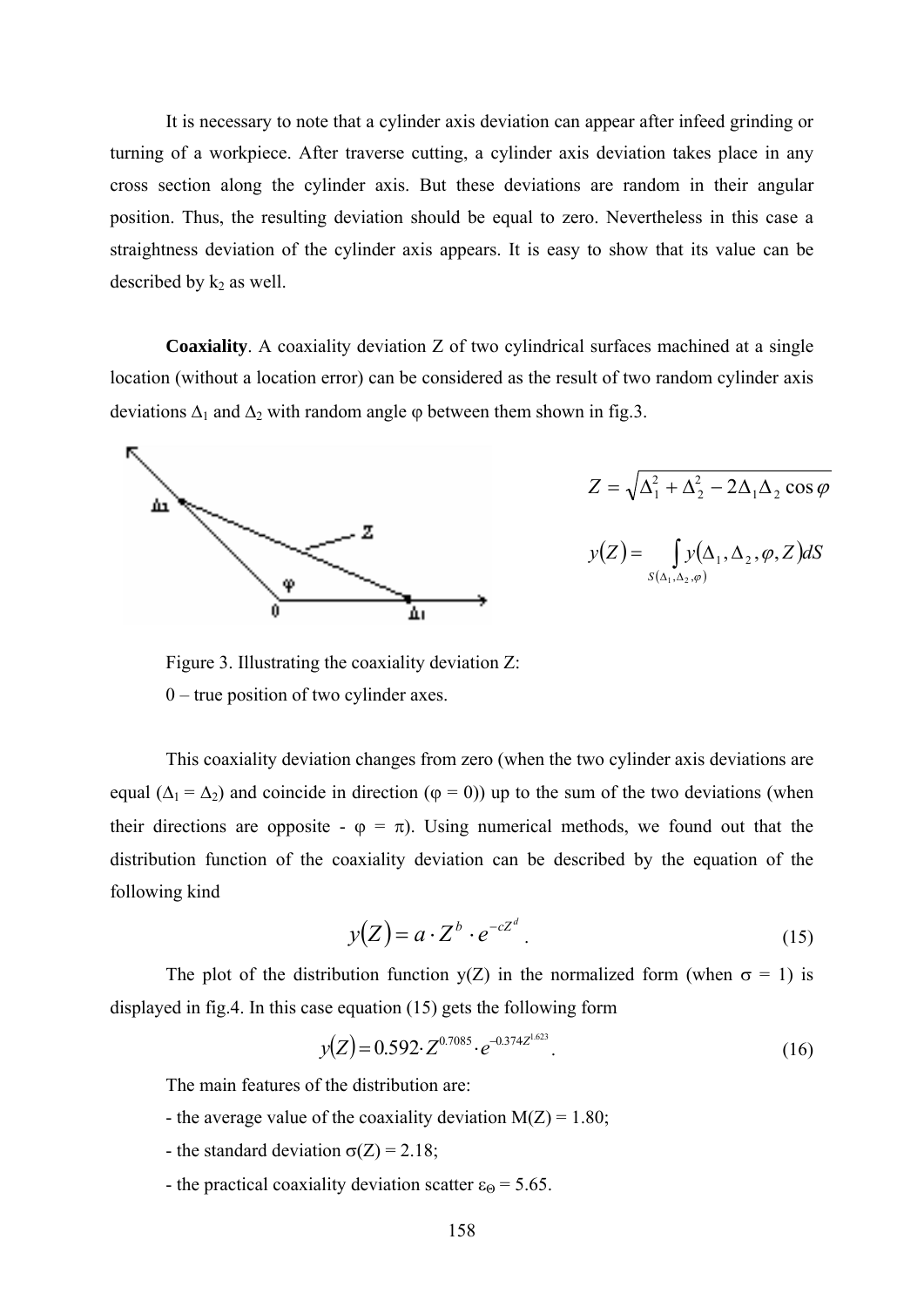Taking into account the coefficient K ( $K = 1.2$ ) and the equations (2) and (3), we conclude that the practical coaxiality deviation scatter can be presented in the form

$$
\varepsilon_{\Theta} = 1.2 \frac{5.65}{6} k_R \cdot \varepsilon = 1.13 k_R \cdot \varepsilon , \qquad (17)
$$

where  $1.13k_R$  may be denoted by  $k_3$  and called the coefficient of relative coaxiality deviation. For the levels A, B, and C of relative geometric accuracy,  $k_3$  is equal to 0.34, 0.22, and 0.14 which are close to the numbers of the row of prevalent numbers R10/2(…0.20…), namely, 0.30, 0.20, and 0.12.

It is worth to remind of the restriction previously considered. For the same reason relation (17) can be applied only for the surfaces obtained by using infeed cutting.

When coaxial surfaces are machined at two locations then the additional error (the location error) should be taken into account.

у



Figure 4. The distribution of the coaxiality deviation.

**Radial run-out.** It is quite clear that radial run-out  $\varepsilon \uparrow$  of a cylindrical surface can be considered as the sum of two errors: its form deviation  $\varepsilon_{\text{fR}}$  in terms of radius and its coaxiality deviation  $ε_Θ$  with respect to the datum

$$
\varepsilon_{\uparrow} = \sqrt{\left(K \cdot \varepsilon_{\text{fR}}\right)^2 + \varepsilon_{\Theta}^2} \tag{18}
$$

The coefficient K of relative distribution is used only in the first expression of (18) because the second one  $(\epsilon_{\Theta})$  has already been received by applying K.